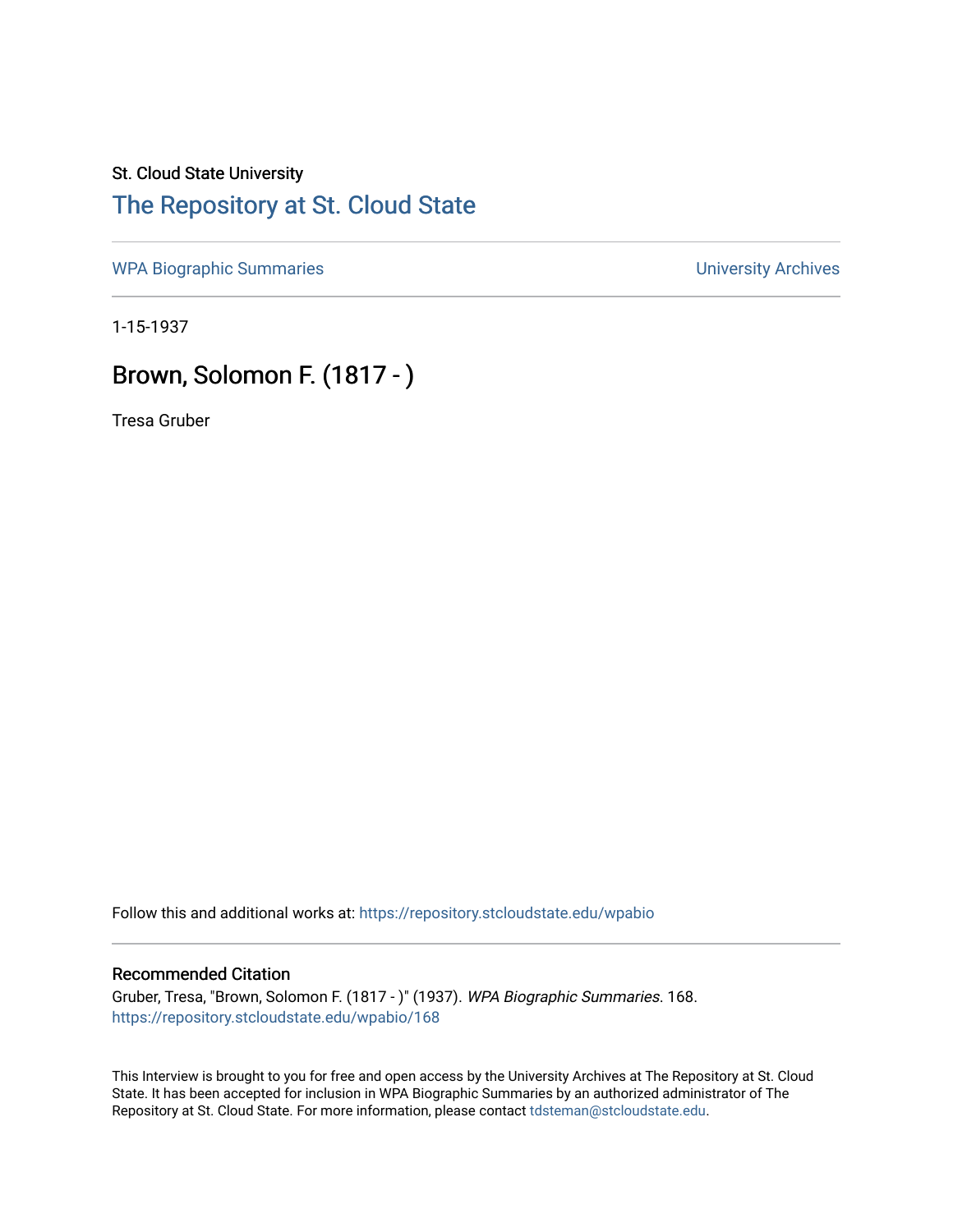BROWN SOLOMON F.

File No.  $B-1/73$ 

 $= 161 + 128$ 

Solomon F. Brown was born in Massachusetts in 1817, but removed to Rhode Island. From there he came to Maine Prairie in 1857, and took a claim, built a house and began farming. He was the first town clerk of the town. He was also elected superintendent of common schools. In 1861, he enlisted in the fourth regiment and rose from the ranks to First Lieutenant in command. At the battle of Vicksburg he was wounded, and while in hospital was delegated on court martial in civil and military commission for three months, until the close of the war. He began studying and practicing medicine in the army, and has continued to practice homeopathy since his return. He has had a large practice.

> Copied from: History of Maine Prairie Page 32 Date Copied: January 15, 1937 Copied by: Tresa Gruber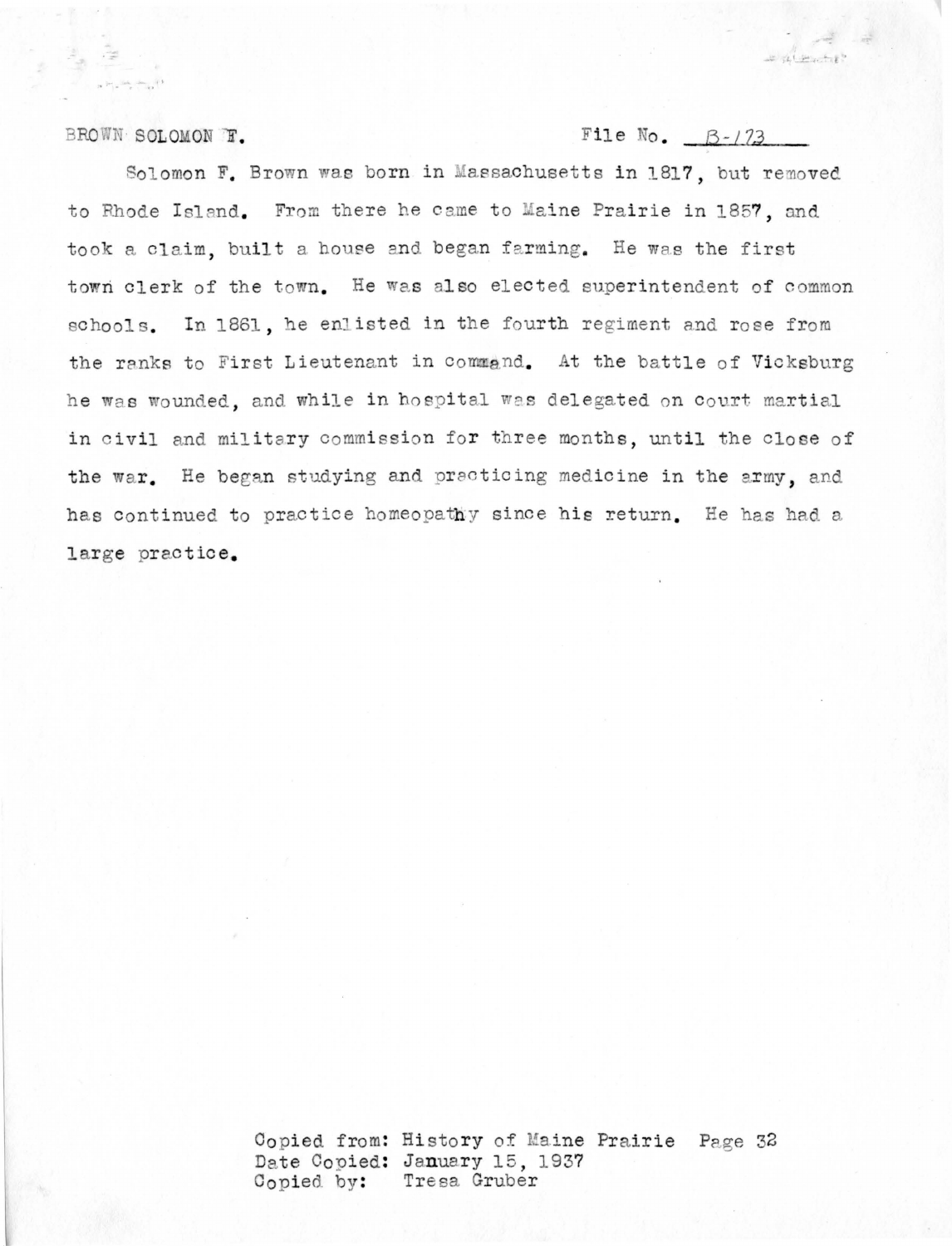TAKEN FROM THE CENSUS RECORDS OF 1860 Enumerated July 11, 1860 -- By C. Grandelmeyer Post Office -- Fair Haven Page No. 83

Solomon F. Brown

Sex

Occupation

Born

Mary K. Brown

Sex

Occupation

Born

Francis Brown

Sex

Occupation

Born

Age  $42$ Male Mason Rhode Island Age 41 Female

 $\epsilon_{\infty}$  ,  $\epsilon_{\infty}$ 

Massachusetts

 $Age 4$ Male

Rhode Island